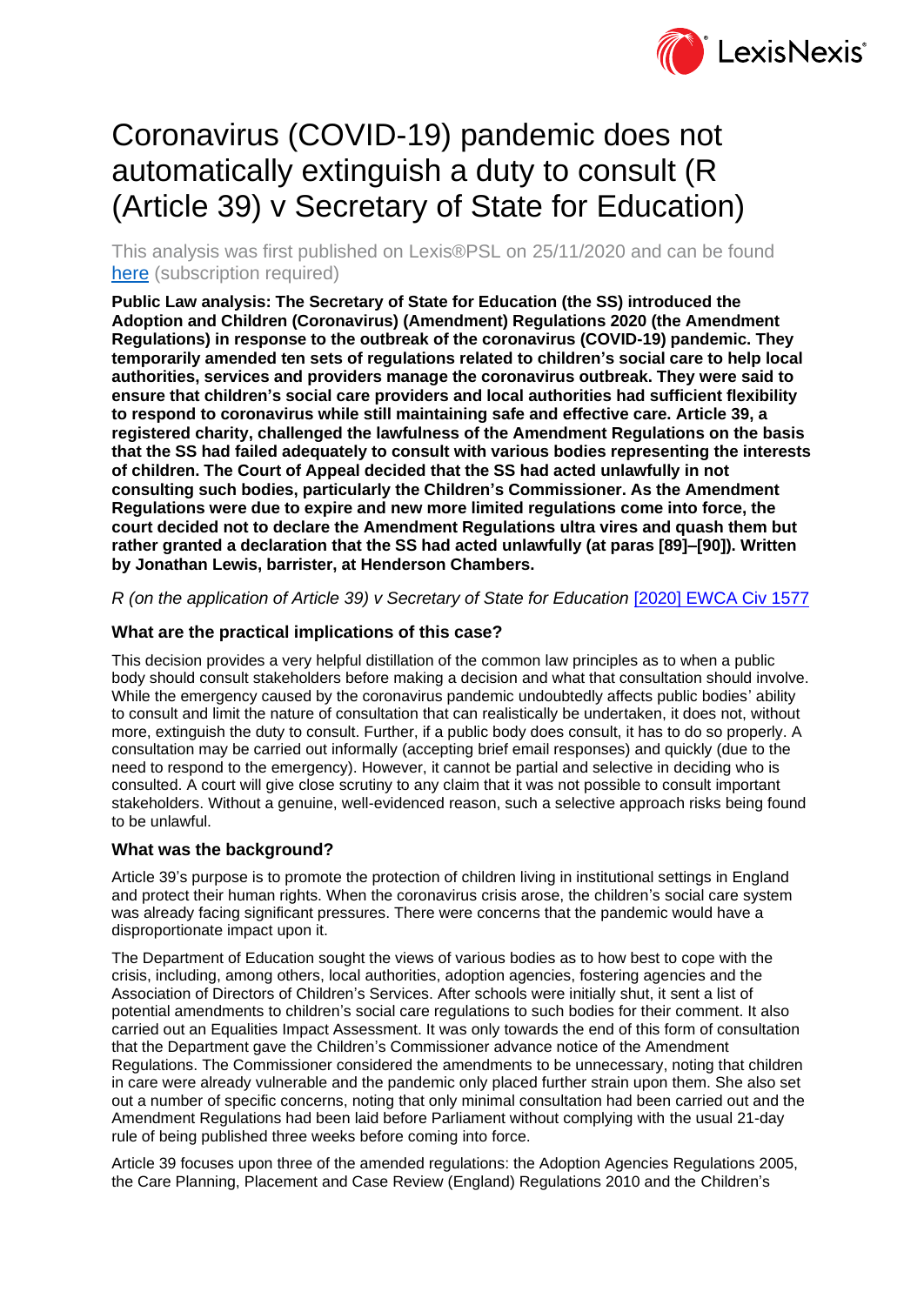

Homes (England) Regulations 2015. It challenged the Amendment Regulations on four grounds—(i) failure to consult, (ii) irrational failure to lay the regulations before commencement, (iii) breach of the *Padfield* principle, and (iv) breach of [section 7](https://www.lexisnexis.com/uk/lexispsl/localgovernment/citationlinkHandler.faces?bct=A&service=citation&risb=&UK_ACTS&$num!%252008_23a%25$section!%257%25$sect!%257%25) of the Children and Young Persons Act 2008.

#### **What did the court decide?**

At the outset, the Court of Appeal noted that 'consultation about legislative and regulatory change is a significant feature of modern governance' (at para [27]). In *R (Plantagenet Alliance Ltd) v Secretary of State for Justice* [2014] EWHC 1662 Admin (cited at para [28]), the Divisional Court identified four main circumstances in which a duty to consult may arise:

- where there is a statutory duty to consult—'where a statute imposes a duty to consult, the statute tends to define precisely the subject matter of the consultation and the group(s) to be consulted'. Article 39 relied upon the duty to consult imposed by [section 22\(9\)](https://www.lexisnexis.com/uk/lexispsl/localgovernment/citationlinkHandler.faces?bct=A&service=citation&risb=&UK_ACTS&$num!%252000_14a%25$section!%2522%25$sect!%2522%25) of the Care Standards Act 2000. However, as this only applied to one set of the amended regulations which it had focused upon (at para [29]), it had additionally to rely on the other circumstances
- where there has been a promise to consult
- where there has been an established practice of consultation
- where, in exceptional circumstances, a failure to consult would lead to conspicuous unfairness

The Court of Appeal set out the following key principles:

- in *R (Bhatt Murphy and others) v Independent Assessor* [\[2008\] EWCA Civ 755,](https://www.lexisnexis.com/uk/lexispsl/localgovernment/citationlinkHandler.faces?bct=A&service=citation&risb=&EWCACIV&$sel1!%252008%25$year!%252008%25$page!%25755%25) Laws LJ discussed the nature of legitimate expectations and how they may give rise to a duty to consult: where a promise to consult has been made (the paradigm case) and where there is a policy distinctly and substantially affecting a specific person or group who in the circumstances was within reason entitled to rely on its continuance and did so (the secondary case)
- for a practice to give rise to a legitimate expectation, it must be 'so unambiguous, so widespread, so well-established and so well-recognised as to carry within it a commitment to a group…of treatment in accordance with it' (R (*Davies) v Revenue and Customs Commissioners* [\[2011\] UKSC 47](https://www.lexisnexis.com/uk/lexispsl/localgovernment/citationlinkHandler.faces?bct=A&service=citation&risb=&UKSC&$sel1!%252011%25$year!%252011%25$page!%2547%25) at para [49], cited at para [32])
- a party seeking to establish a legitimate expectation must identify 'practice of the requisite clarity, unequivocality and unconditionality' (*Plantagenet* at [98(10)], cited at para [32])
- if consultation is embarked upon it must be 'carried out properly' (*R v North and East Devon Health Authority ex p Coughlin* [\[2001\] QB 213 at \[108\],](https://www.lexisnexis.com/uk/lexispsl/localgovernment/citationlinkHandler.faces?bct=A&service=citation&risb=&QB&$sel1!%252001%25$year!%252001%25$page!%25213%25) cited at para [33]). Lord Woolf MR said in *Coughlin* that 'To be proper, consultation must be undertaken at a time when proposals are still at a formative stage; it must include sufficient reasons for particular proposals to allow those consulted to give intelligent consideration and an intelligent response; adequate time must be given for this purpose; and the product of consultation must be conscientiously taken into account when the ultimate decision is taken[…]'
- '[…]consultation is not litigation: the consulting authority is not required to publicise every submission it receives or (absent some statutory obligation) to disclose all its advice' (*Coughlin* at para [112])
- '[…]irrespective of how the duty to consult has been generated, that same common law duty of procedural fairness will inform the manner in which the consultation should be conducted' (*R (Moseley) v Haringey LBC* [\[2014\] UKSC 56](https://www.lexisnexis.com/uk/lexispsl/localgovernment/citationlinkHandler.faces?bct=A&service=citation&risb=&UKSC&$sel1!%252014%25$year!%252014%25$page!%2556%25) at [23], cited at [34])
- once a duty to consult has been found to arise, it is for the decision-maker to determine who should be consulted (*R (Liverpool City Council) v Secretary of State for Health* [2003] EWHC 1975 Admin, cited at para [35]). However, such a decision is open to challenge on grounds of irrationality
- the purpose of consultation has various strands (at para [37]). First, fair and broad consultation improves the quality of decision-making. Second, those who have a right to be consulted may feel a sense of injustice if they are not. Third, consultation about regulatory change is part of a wider democratic process

The Court of Appeal made reference to an earlier coronavirus case, *R (Christian Concern) v Secretary of State for Health and Social Care* [\[2020\] EWHC 1546 \(Admin\),](https://www.lexisnexis.com/uk/lexispsl/localgovernment/citationlinkHandler.faces?bct=A&service=citation&risb=&EWHCADMIN&$sel1!%252020%25$year!%252020%25$page!%251546%25) in which the Divisional Court found that there had not been a practice of consultation but said that if there had '[…]that would